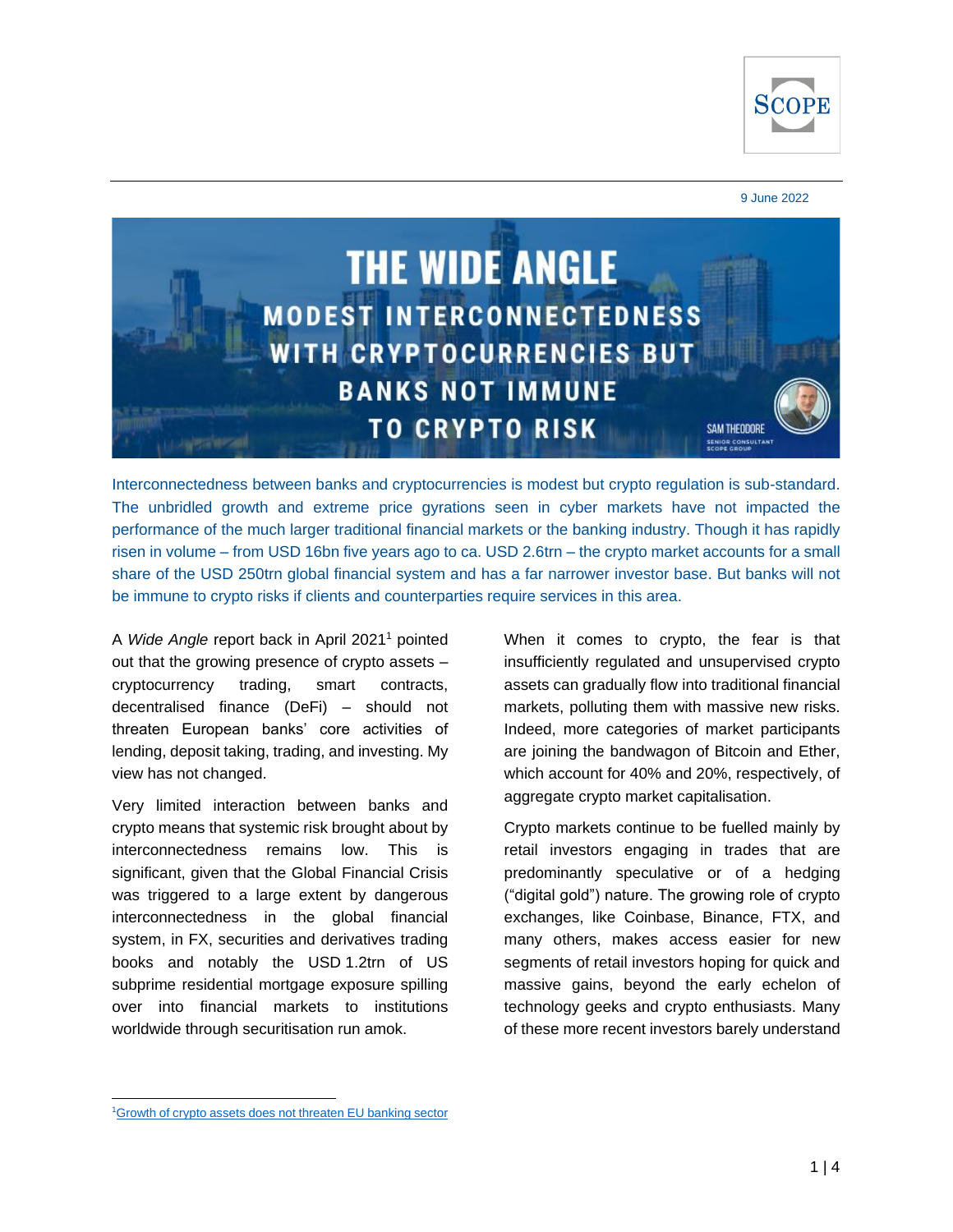

or even care about cryptocurrency fundamentals or underlying risks. This is not reassuring.

Institutional investors, mostly hedge funds and investment funds such as crypto-focused ETFs, are increasingly active. This inherently jeopardises financial stability. Not only because funds invest other people's money but also because of the vigorous use of leverage on a much larger scale. Not surprisingly and not a moment too soon, financial regulators are paying increasing attention to the threat posed by the growing interconnectedness of crypto markets with traditional financial markets.

The crypto markets are currently in a sustained downslide, with Bitcoin having lost almost 60% of its peak value and Terra, a supposedly "stable" stablecoin, having totally melted down. Back in March<sup>2</sup>, and not for the first time, the three European supervisory authorities (ESAs) warned consumers about the real risks of crypto assets, noting that they are not suited for most retail consumers as an investment or as a means of payment or exchange. In a recent TV interview, ECB president Christine Lagarde, referring to crypto, said that "it is worth nothing, it is based on nothing, there is no underlying asset to act as an anchor of safety". This characterisation is hard to argue against.

And yet crypto fever seems far from abating. It is estimated that around 10% of the adult population in Europe has some form of crypto investment and 16% in the US. Sadly, there are no estimates of how many of these investors understand crypto and the risks they are exposing themselves to.

### T**he risk is there**

Against this unsettling backdrop, banks have generally remained on the sidelines. A BIS study published last month $3$  noted that major banks' crypto exposures remain immaterial. This conclusion is based on a Q4 2020 Basel Committee survey of 178 banks in 26 countries.

Only seven banks in the survey – in Canada, France, South Korea, the UK, and the US – reported any crypto exposure and in all cases, it was driven by client needs (although no data exists on crypto custody services). The average crypto exposure was 0.02% of risk-weighted assets, with the highest level at 0.05%. The aggregate amount of crypto exposure for the surveyed banks was just USD 188m.

In contrast to the benign showing of the banks, the BIS report highlighted that exchanges play a dominant role in crypto markets, being defined as key nodes of the crypto ecosystem. Most crypto exchanges are lightly regulated and many are headquartered in offshore financial centres. Unlike banks and other properly regulated financial intermediaries, crypto exchanges also provide limited and often inconsistent disclosure.

For example, open ledger blockchains provide a complete history of all transactions and the crypto amount held by each individual wallet address, but ownership of wallets is typically undisclosed.

Not surprisingly, the BIS report points to the heightened risk of crypto exchanges, noting the need for a proper credit risk assessment of these institutions – including their liquidity and lossabsorption capacity.

The report highlights three challenges for policymakers:

1. Ongoing digitalisation of finance and interest in DeFi could spur the growth of the crypto shadow financial system so this segment demands proactive and forward-looking regulation and supervision.

<sup>&</sup>lt;sup>2</sup>EU financial regulators warn consumers on the risks of [crypto-assets](https://www.eba.europa.eu/sites/default/documents/files/document_library/Publications/Warnings/2022/1028326/ESAs%20warning%20to%20consumers%20on%20the%20risks%20of%20crypto-assets.pdf)

<sup>&</sup>lt;sup>3</sup>BIS Working Papers No 1013 Banking in the shadow of [Bitcoin? The institutional adoption of cryptocurrencies](https://www.bis.org/publ/work1013.pdf)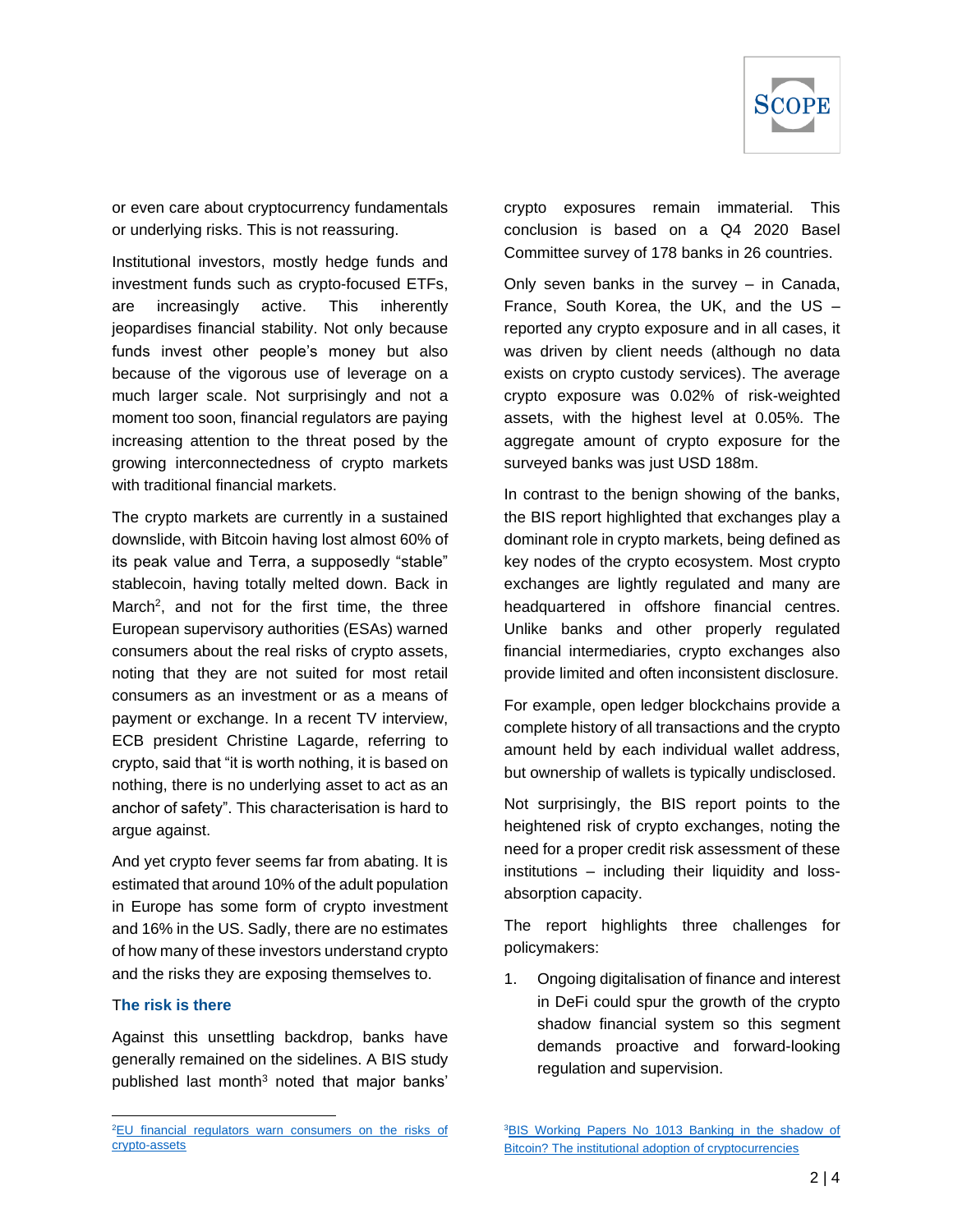

- 2. Cryptocurrencies originate from outside the traditional financial system but crypto risks could easily transfer to banks and other financial intermediaries. Which again would require more regulatory clarity around the process.
- 3. Important data gaps, which can undermine the ability to regulate and oversee cryptocurrencies holistically, need to be addressed. One possible route is "embedded supervision", which harnesses information in distributed ledger-based finance.

### **Crypto regulations building up**

Public authorities are calling for crypto markets to be regulated to match existing frameworks for traditional banking and financial markets. But while putting forward new regulatory initiatives is of course important, bringing the approval process to completion speedily through all the political, procedural and legal hurdles is critical. Because, spurred by the fast-advancing underlying technology and innovative approaches, the crypto markets are moving forward in leaps and bounds. Bringing with them massive volatility, risk-management uncertainties, and not least the potential for crypto criminals and rogue States to take advantage of the situation.

On this latter point, governments and regulators are rightly warning that Russia, in revanchist mode and free of any compunction, is likely to look for ways to bypass tight financial and economic sanctions via the crypto markets.

The EU is at the forefront of crypto regulation efforts. In September 2020, the European Commission launched its proposal for a Markets in Crypto Assets (MiCA) regulation, expected to be adopted by the European Parliament later this year or early next year and applied from early 2024. The excessively lengthy approval process is suboptimal in my view, but positive finalisation will be real progress.

In a nutshell, MiCA regulation will require cryptocurrencies to meet the same transparency, disclosure, licensing, compliance, authorisation, and oversight conditions as other financial products, while at the same time harmonising the crypto legal framework across the EU's 27 Member States. Better regulation and supervision should help investor confidence in this market. Importantly, MiCA will also introduce an EU passport that will allow non-EU crypto platforms and other service providers to apply for licences across all 27 countries.